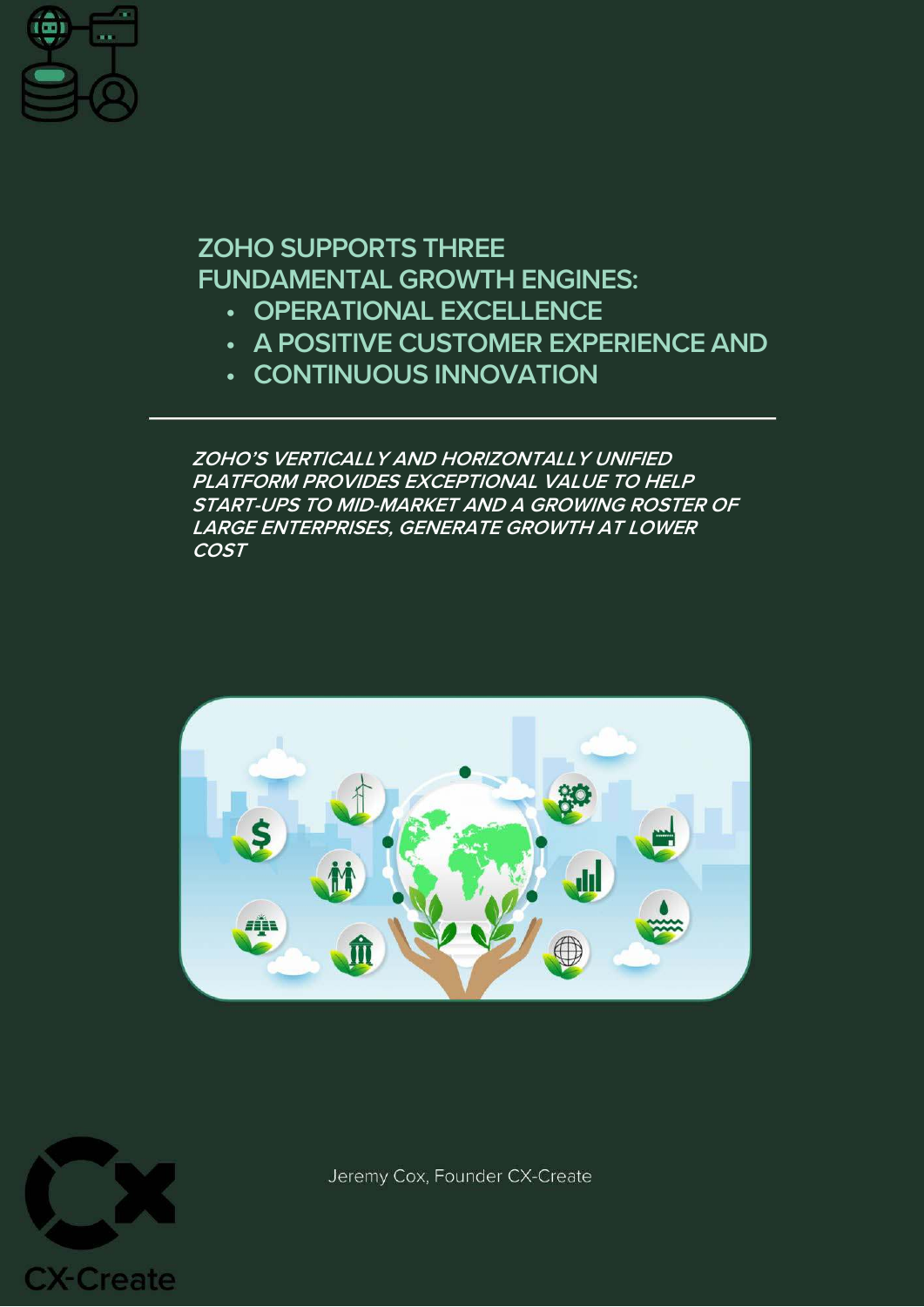# **Table of Contents**

| Zoho's vision and cultural values give it a development edge, and price advantage4         |  |
|--------------------------------------------------------------------------------------------|--|
|                                                                                            |  |
|                                                                                            |  |
|                                                                                            |  |
| Zoho's horizontally integrated applications break down organizational barriers7            |  |
|                                                                                            |  |
| Zoho exhibits three remarkable attributes that should resonate with any enterprise seeking |  |
|                                                                                            |  |
|                                                                                            |  |
|                                                                                            |  |
|                                                                                            |  |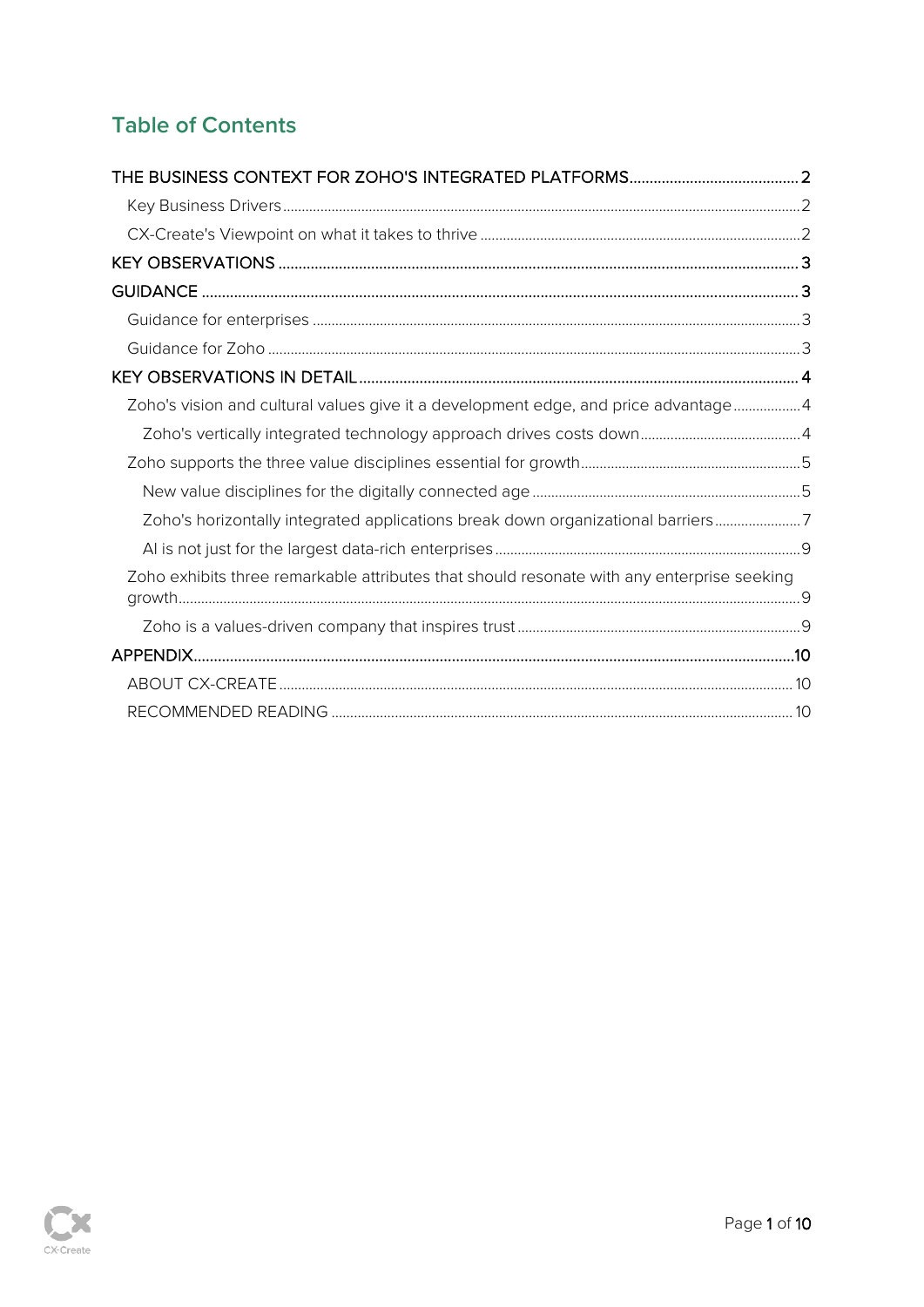#### <span id="page-2-0"></span>THE BUSINESS CONTEXT FOR ZOHO'S INTEGRATED PLATFORMS

#### <span id="page-2-1"></span>KEY BUSINESS DRIVERS

There is no doubt that the Covid-19 pandemic has reinforced the need for enterprises, large and small, to adapt to unforeseen change. The imperative to adapt is not new, but the pandemic has created a greater sense of urgency. Many industries have had to adapt to remote working, Zoom meetings, and other digital collaboration forms. Customers and suppliers have also been impacted, forcing businesses to adapt or risk oblivion.

Digital transformation plans have been torn up and rewritten. The unforeseen crisis has exposed operational weaknesses, outdated practices, fragmented data shortcomings, siloed business applications, and hard-wired processes built for more predictable times.

A year on from the first wave of the pandemic and the promise of digital has never been more welcome. Streamlining operations, greater flexibility, agility, and the means to sense, respond, and adapt quickly. However, the transformation challenge goes way beyond IT to each business's culture, values, and collective purpose. It calls for a holistic, enterprise-wide view removing barriers to operational excellence and a symbiotic customer experience and the ability to innovate continuously to compete and stay relevant.

This is a tall order for many vendors, but one that Zoho is exceptionally well-positioned to address through Zoho One, Zoho CRM Plus, Zoho Commerce, and the low-code application development platform Zoho Creator, and a serverless pro-development platform, Catalyst.

This report examines Zoho's values, capabilities, and ability to help businesses thrive in volatile, uncertain, increasingly complex, and ambiguous market environments.

#### <span id="page-2-2"></span>CX-CREATE'S VIEWPOINT ON WHAT IT TAKES TO THRIVE

We live in an environment of extreme Darwinism, where survival and growth depend on the ability to sense, anticipate, respond and adapt faster than ever.

The dependencies underlying an ability to react fast are now more apparent:

- A clear sense of purpose and ambition focused on systematically delivering the value that customers seek to generate growth.
- An engaged and unshackled workforce that lives and breathes the common purpose supported by systems and data to deliver their best.
- Organizational coherence to displace departmental silos and accelerate the fulfillment of customers' desires.
- Operational excellence manifests in frictionless, optimized, and adaptive end-to-end processes that are always fit for purpose.
- A channel-agnostic, connected, and relevant customer experience that consistently delivers on the brand promise no matter how customers choose to engage.
- The ability to innovate continuously to ensure enduring relevance and exploit emerging opportunities that accelerated change inevitably brings.

Businesses that succeed develop highly connected and adaptive digital platforms to support these dependencies. They connect systems, processes, data, AI, and communications technologies, and they move fast.

Irrespective of technology, the underlying barrier to progress is often a lack of strategic and holistic thinking and a transactional culture.

Cloud environments provide flexibility and development speed, but rapid progress depends on selecting modern platforms where constituent parts are designed and optimized to work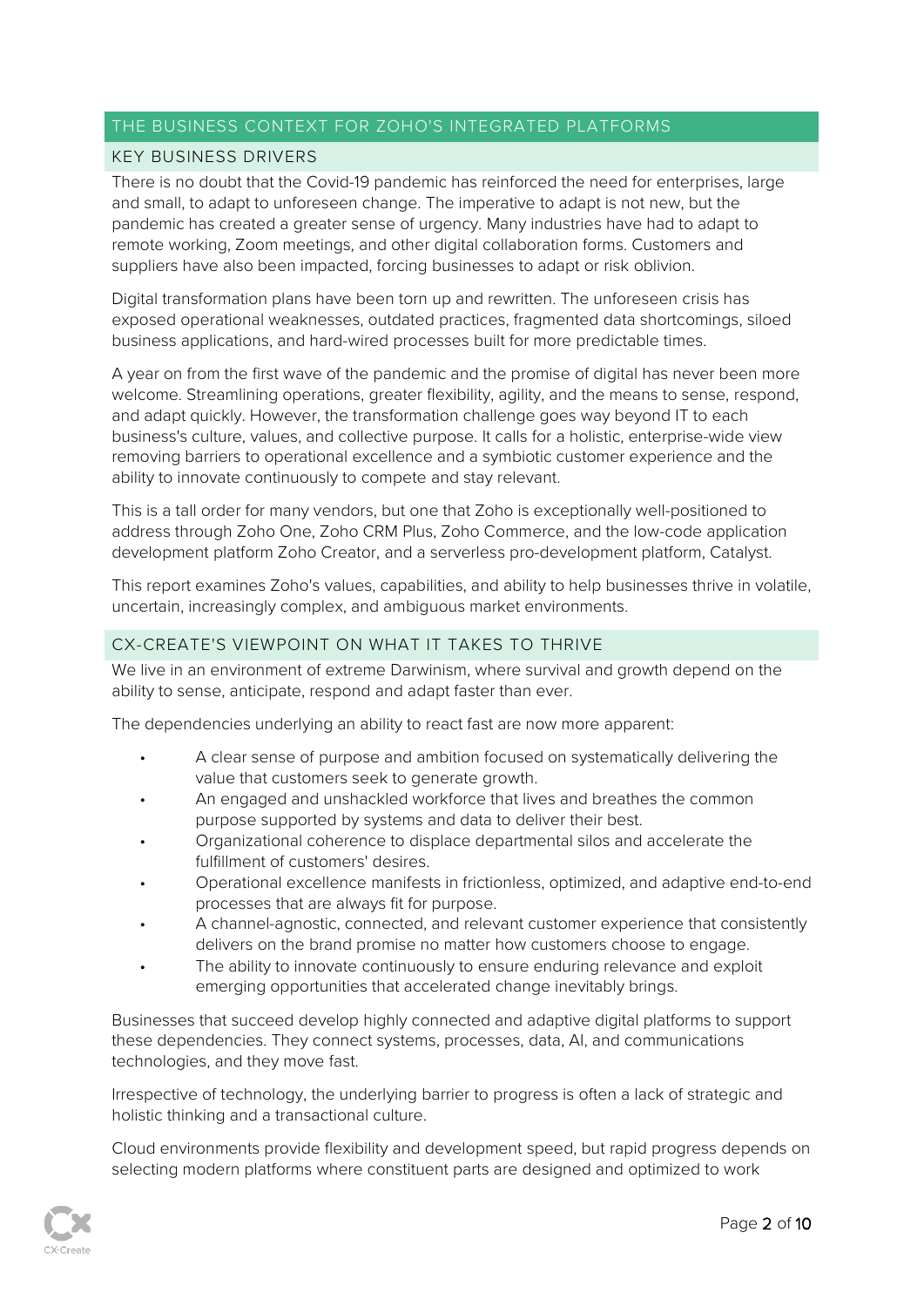together—everything from the cloud plumbing up to contextual orchestration of the customer experience throughout all journeys.

Very few vendors excel in more than a few areas, and most rely on third parties for cloud infrastructure or as partners in an ecosystem. Zoho is that rare breed of vendor that owns and optimizes the entire platform stack.

## <span id="page-3-0"></span>**KEY OBSERVATIONS**

- **•** Zoho's vision and cultural values give it a development edge and price advantage
- **•** Zoho supports the three value disciplines essential for growth
- **•** AI-driven automation is all the rage, but Zoho has been quietly working on it for over a decade
- **•** Zoho exhibits three remarkable attributes that should resonate with any enterprise seeking growth

## <span id="page-3-1"></span>**GUIDANCE**

#### <span id="page-3-2"></span>**Guidance for enterprises**

No matter the company's size, growth depends on a solid but flexible operational foundation, the delivery of a positive and relevant customer experience, and the ability to keep ahead of competitors through continuous innovation.

These attributes must be approached holistically and not tackled in isolation. Digital automation can support all three when integrated, and Zoho provides a combination of vertical and horizontally integrated applications and technologies. This creates a highly connected environment that helps businesses streamline their operations, improve the customer experience, and enhance their innovation capabilities through low-code application development.

Avoid piecemeal approaches to automation, one department at a time. This is not only more expensive in the long run but also increases complexity and operational friction.

Think organically about your enterprise. Not as an industrial-age linear series of departments but as a living system of value creation and delivery. Supported by a connected nervous system of data and AI feeding applications and equipping employees to give their best in pursuit of a collective purpose.

### <span id="page-3-3"></span>**Guidance for Zoho**

Continue on the values-driven path that has served Zoho, its customers, employees, and communities, so well.

While Zoho has a foundation that supports the three value disciplines outlined in this report, it could expand horizontally to include supply chain and logistics. It must also expand its partner network to include more industry-focused ISVs building out capabilities on Zoho's development platform.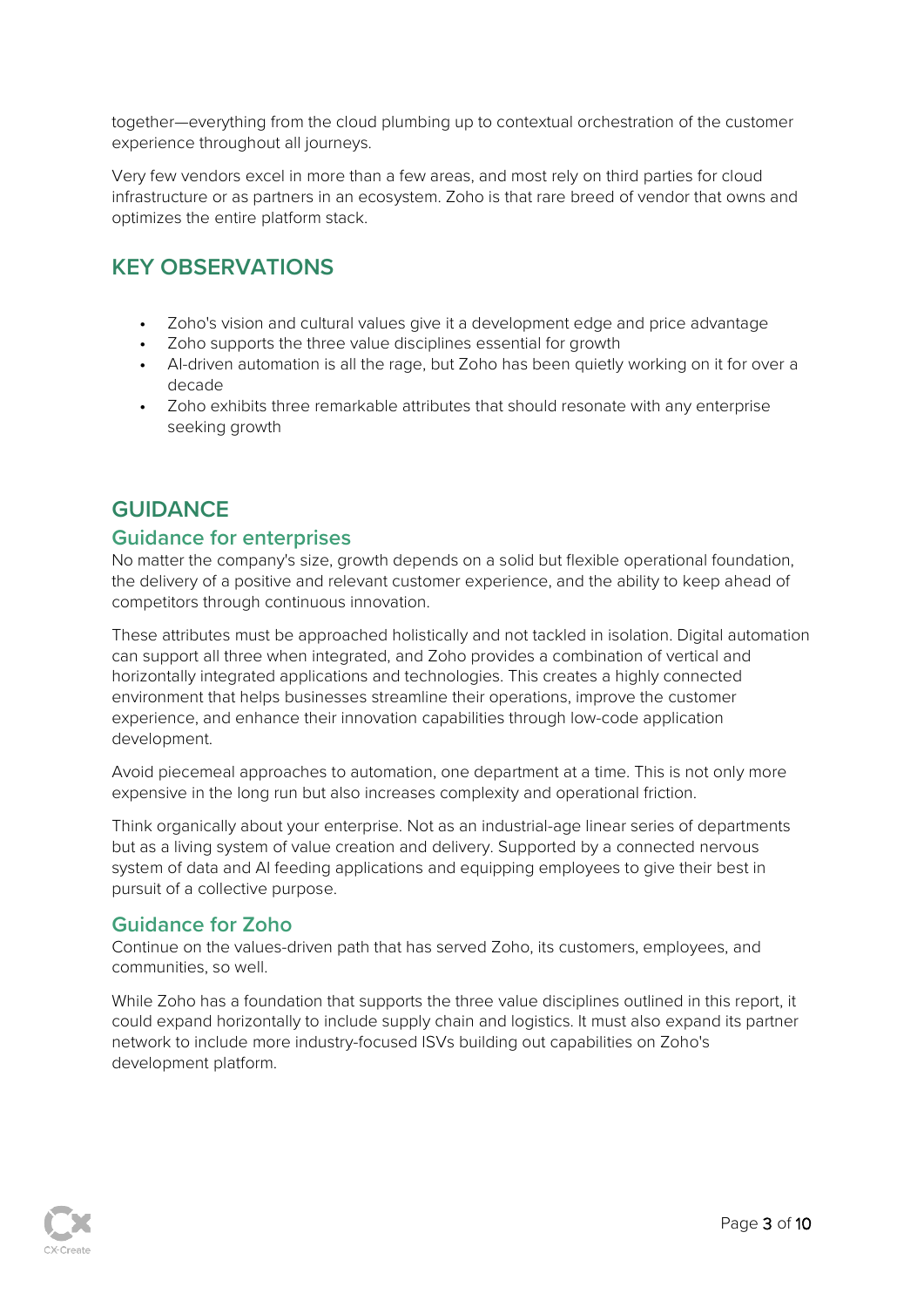## <span id="page-4-0"></span>**KEY OBSERVATIONS IN DETAIL**

## <span id="page-4-1"></span>**Zoho's vision and cultural values give it a development edge, and price advantage**

### **FIERCELY INDEPENDENT, VALUES-DRIVEN AND GROWING FAST**

Zoho recently celebrated its  $25<sup>th</sup>$  anniversary, and unlike most tech companies, it has eschewed the charms of venture capitalists and investor demands for explosive growth.

Instead, Zoho remains a self-reliant, privately owned company that has always been profitable. Zoho takes the long view and its unique perspective on responsible capitalism, Zohonomics, benefits employees, local, often rural communities and Zoho.

The company serves customers in over 180 countries, supporting 60M users, and has grown at 28% each year over the last five. Over the years, Zoho has learned much in serving small businesses that require simplicity and low costs. Zoho has applied the same principles of simplicity to mid-market and large enterprise customers.

Zoho's ethical stance has also benefitted Zoho customers. To quote co-founder and CEO, Sridhar Vembu:

*'Our business code is that our customers should not find us to be a costly input.'*

Profits are plowed back into product development rather than expensive marketing or cityscape headquarters or as payback to investors. But Zoho's ethical stance on capitalism goes much deeper than that.

#### <span id="page-4-2"></span>**Zoho's vertically integrated technology approach drives costs down**

The company, under Vembu's leadership, sees cloud technology as an enabler of rural revival. The decades of city migration in many poorer countries of the world have stripped rural economies of their workforce. Cloud technologies and greater broadband access can reverse the trend.

Most public cloud services from the hyperscalers are still not affordable for smaller businesses. Zoho, which sees itself as a technology company, not a software vendor, has developed its data centers as part of a deliberate strategy to own and manage the entire tech stack. This allows it to optimize each technology layer – cloud infrastructure and communications, services, and applications. Similar to Apple's vertically integrated strategy, this ensures that each element combines seamlessly, increasing throughput speeds and minimizing storage space. Zoho's ten data centers in Asia, Australia, China, EU, India, and the US, keep costs down and reduce carbon emissions.

### **THE HUB AND SPOKE OFFICES APPROACH OUTSIDE CITIES KEEPS COSTS DOWN AND BRINGS JOBS, TRAINING, AND PURPOSE TO RURAL COMMUNITIES**

Pioneered in India and now Zoho's standard hub-and-spoke model across the world, Zoho continues to open new offices in rural areas connected to regional hubs. This brings work to economically distressed areas and reinforces a highly collaborative culture that has proved its value throughout the pandemic. Since 2004, Zoho has provided practical education at its university in India. Initially without fees and later, even paying and feeding students while they studied. Graduates are guaranteed a job at Zoho, which ensures a steady supply of talent and reinvigorates the students' home communities.

Zoho's vertically integrated strategy, ethical and symbiotic capitalism, hub-and-spoke office investments, and talent development give Zoho a development edge and price advantage over most of its competitors. Zohonomics works.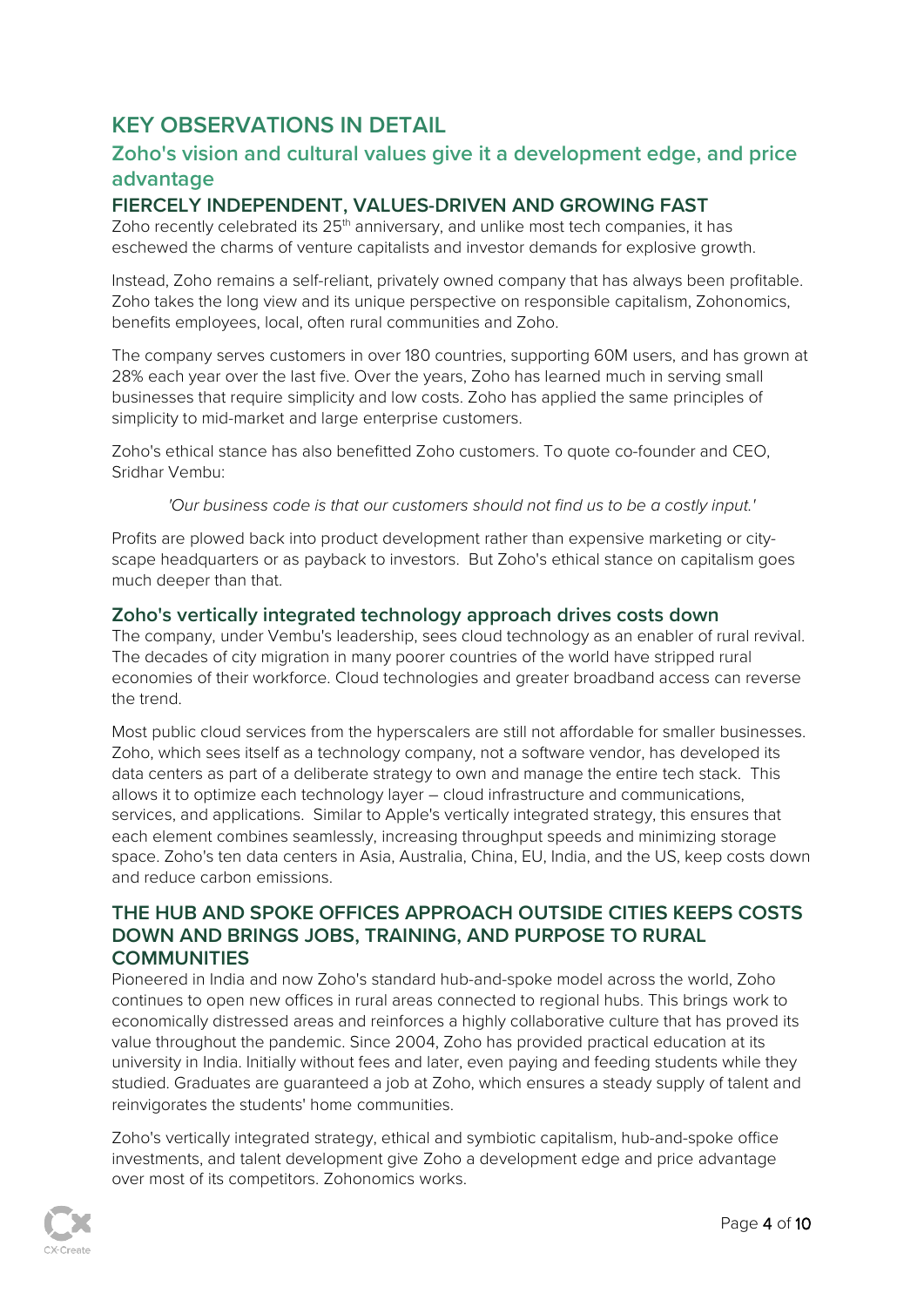## <span id="page-5-0"></span>**Zoho supports the three value disciplines essential for growth Three integrated value disciplines - engines of growth**

In our blog: [New value disciplines must be mastered for the digital age](https://cxcreate.io/2021/02/04/new-value-disciplines-must-be-mastered-for-the-digital-age/) we argued that the three value disciplines covered in Fred Wiersema and Michael Treacy's *The Discipline of Market Leaders*, 1997 needed a refresh. They maintained that any business must choose to be excellent at one of three critical disciplines:

- Operational excellence
- Customer intimacy
- Product leadership

Their advice was to pick one of them rather than try to excel at all three.

Operational excellence would help to drive down costs and improve predictability and product quality. Excelling at customer intimacy meant getting a deeper understanding of customers' wants and needs and increasing the brand's attractiveness. The final option was to outinnovate competitors to shift the goalposts in favor of the innovator.

At the tail end of the industrial age, focusing on just one of the three value disciplines made sense. Change happened at a slower rate than today. However, since the explosive level of connectivity afforded by the internet, cloud computing, social media, mobile, web, etc., and the extreme Darwinian digital age we now inhabit, this advice is no longer so relevant.

Technologies have dramatically changed the competitive equation in favor of businesses that can sense, respond, anticipate and adapt at a breathtaking pace. Technology laggards or those who take a piecemeal approach will inevitably lose out.

#### <span id="page-5-1"></span>**New value disciplines for the digitally connected age**

Today customers expect a joined-up experience, no matter how they interact with a business or what channels they use to achieve their purpose. Of the three disciplines promoted by Treacy and Wiersema, operational excellence is now a foundational necessity. Dr. Jeanne Ross of MIT refers to this as the operational backbone of the business – (see *Designed for Digital: How to Architect Your Business for Sustained Success* (MIT Press 2019. Ross et al.).

Customer intimacy has been superseded by Customer Experience. It is now possible to trigger a relevant response in the context of the customer's journey and implied or explicit intent, especially if the business has a customer engagement platform such as Zoho CRM Plus that transcends departmental silos. And product leadership should be replaced by continuous innovation, a broader remit that might be in the form of new products/services, new business models, or novel customer experiences. Good quality data and insight are essential to feed all three of the value disciplines.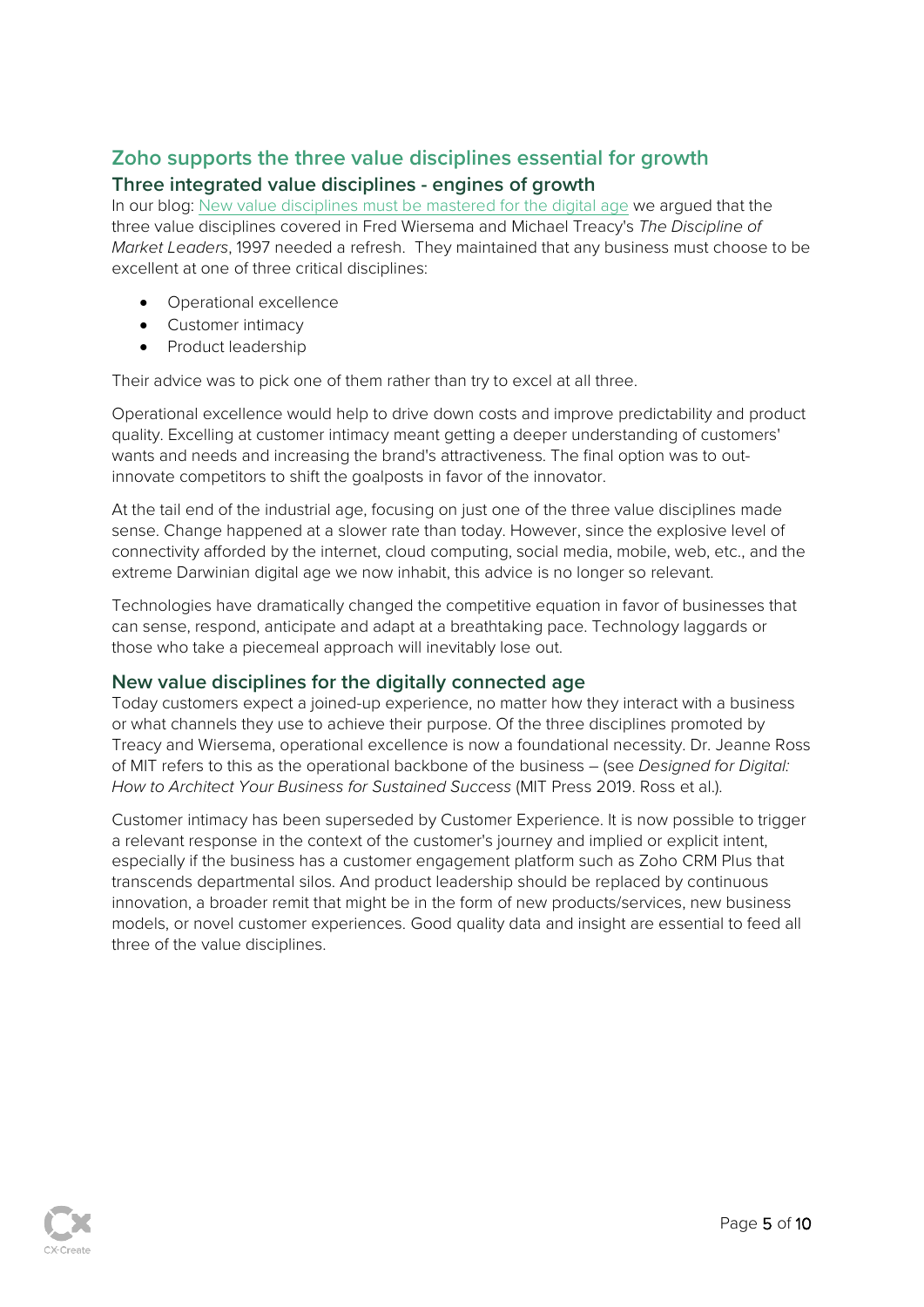

#### FIGURE 1: SOURCE: CX-CREATE: ZOHO PLATFORMS SUPPORTING THE THREE CRITICAL VALUE DISCIPLINES FOR GROWTH.

Figure 1 outlines the three replacement (and integrated) value disciplines - operational excellence (OX), customer experience (CX), and continuous innovation (CI). They all rely on good data and are united through observational and real-time AI-assisted insight and automation.

Operational excellence today must go beyond sourcing, production, and eventual selling of products or services. It forms the foundation of reliability that customers expect. Therefore it must be connected to any primary systems that directly impact the customer experience, such as marketing, e-commerce, sales, and service. The reverse is also true.

Far too many businesses make the same mistake when developing their customer experience support capabilities, completely ignoring the back-office operational foundations responsible for the actual delivery of the brand or business's promise. Equally, continuous innovation only has value where it reinforces relationships with customers by helping them achieve their specific aims.

That could mean changing processes to enhance the customer experience or remove operational friction, or adding e-commerce capabilities so that despite the pandemic, customers can still enjoy the benefits of the products/services they wish to buy. It could also mean developing unique applications to differentiate the business and smooth the path of the customer's journey. IoT and product or service digitization is a growing trend, and being able to monitor product usage and anticipate component failures before they happen, prevents unwanted surprises and disappointed customers.

#### ZOHO FITS WELL WITH THESE NEW DIGITAL VALUE DISCIPLINES The leading Zoho platforms and some of the essential embedded tools are also highlighted in Figure 1.

• Zoho One – provides a unified platform and bundle of integrated applications that support operational excellence and CX.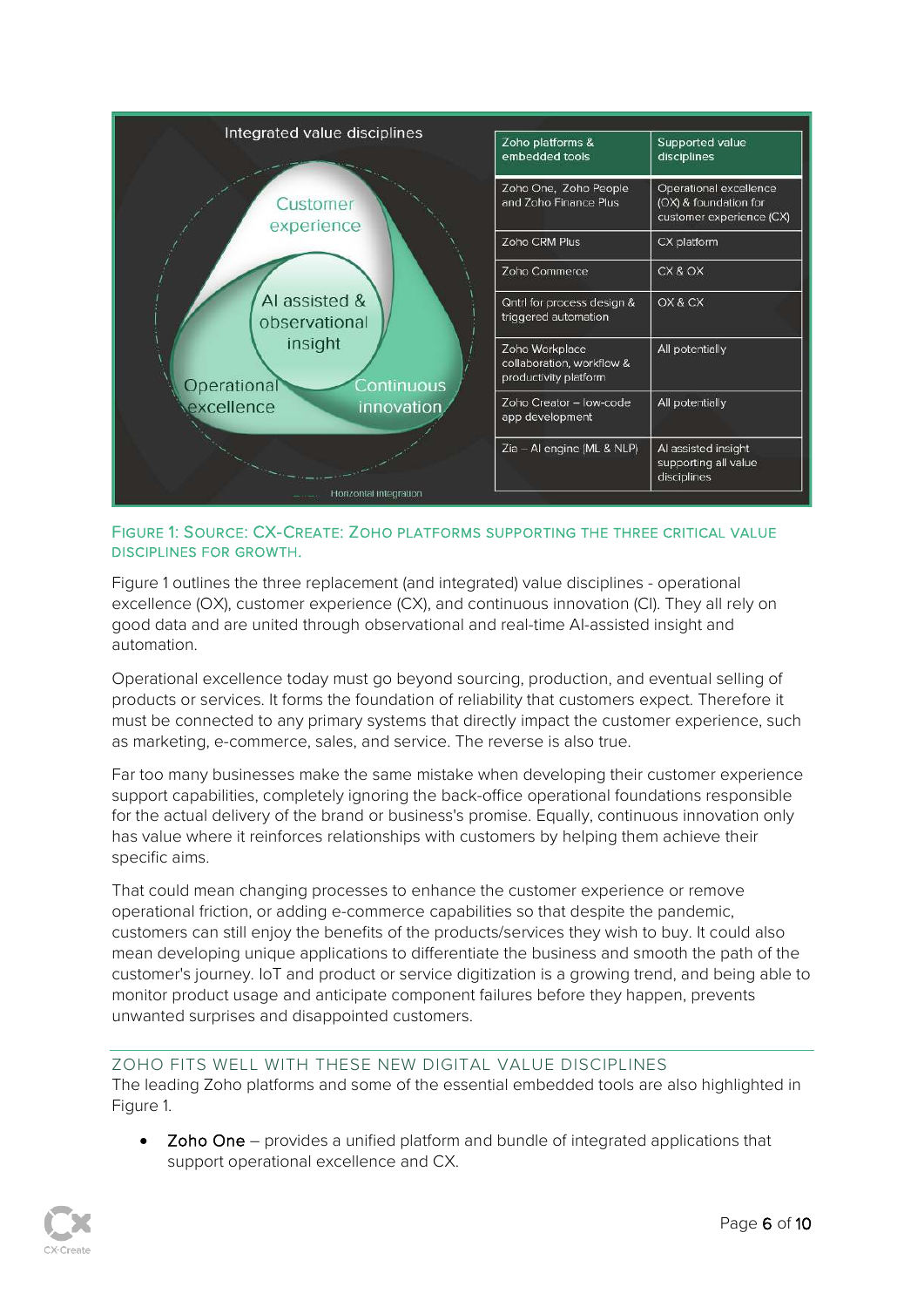- Zoho People and Zoho Finance Plus provide essential to drive operational excellence.
- Zoho CRM Plus the unified customer experience platform. This supports omnichannel customer engagement, including real-time event triggers, across marketing, sales + CPQ, customer and field service, and subject to a subscription, Zoho Commerce.
- Zoho Commerce e-commerce capabilities, a lifesaver for many businesses that had relied on in-store shoppers before the pandemic.
- Qntrl, Zoho's intuitive process design, and automation tool, allows businesses to create triggers and automate processes based on specific events occurring such as a job or project change. This eliminates the need for tedious manual interventions and promotes consistent execution quality.
- Zoho Workplace Zoho's enterprise collaboration and productivity platform enables cross-enterprise collaboration without switching systems or applications. It also provides productivity tools supported by contextual AI.
- Zoho Creator– a low-code environment for citizen developers to create new applications that help the business and its customers. This is complemented by Zoho Catalyst, a serverless platform for professional developers to tackle more complex challenges.

• Zia provides the AI capabilities that support all Zoho platforms and applications. While this list highlights the most valuable platforms and embedded tools to help businesses improve their operations, deliver a positive customer experience and continuously innovate, Zoho provides over fifty applications, some of which are bundled into the platforms without charge.

#### <span id="page-7-0"></span>ZOHO'S HORIZONTALLY INTEGRATED APPLICATIONS BREAK DOWN ORGANIZATIONAL BARRIERS

In addition to its vertically integrated and optimized technology stack, Zoho provides horizontal integration of all applications across the portfolio of platforms. Each application is built on the same SaaS framework, ensuring that each of the fifty-plus applications works together. This is vital to cross-organizational workflows and critically important in the CX arena. They are also governed by the same privacy and security built into the framework.

Many large enterprises suffer because they lack cross-departmental collaboration capabilities, which Zoho's integrated platform provides.

Mid-sized and large enterprises seeking more simplified processes spanning multiple departments, functions, and applications can use Qntrl to get a bird's-eye view of the end-toend process and automate the entire network of workflows. Once the ideal process has been defined, it can be monitored for consistency or identifying any bottlenecks that might have a negative impact on the customer, for example.

Zoho is also developing an AI-assisted dynamic orchestration capability where responses across the customer journey are automatically triggered based on the individual customer's context. Currently, Qntrl provides a rules-based automation capability, so this AI-supported customer journey management capability represents a significant enhancement.

AI-DRIVEN AUTOMATION IS ALL THE RAGE, BUT ZOHO HAS BEEN QUIETLY WORKING ON IT FOR OVER A DECADE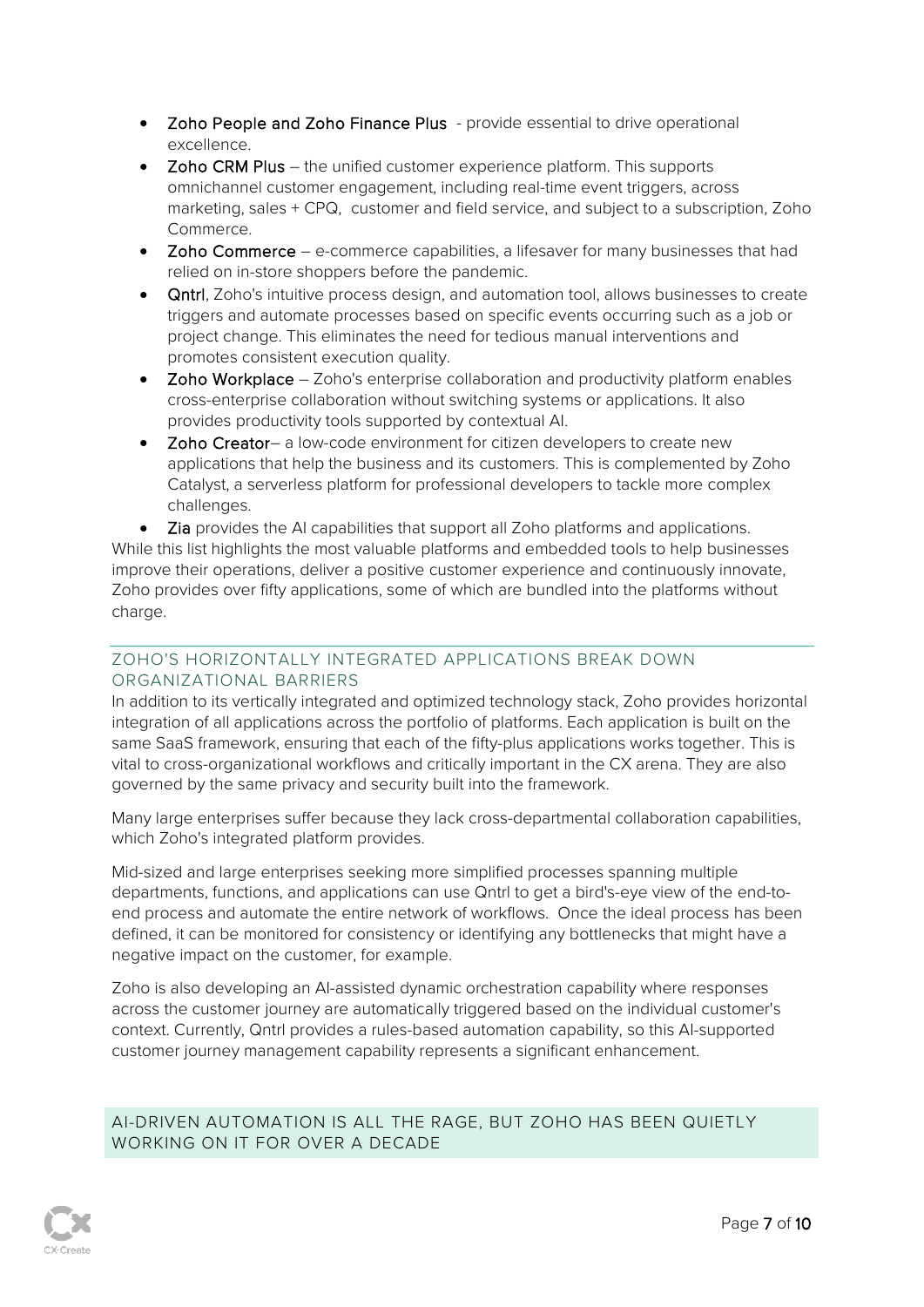Over the last few years, barely a vendor has not trumpeted the arrival of AI and automation within their portfolios of software applications. Zoho has been working with AI for over a decade. Zia is the brand name for its AI engine, but under the covers, it supports a wide range of machine learning (ML) and natural language understanding (NLU) techniques, outlined in Figure 2.

AI has become an essential component within all applications. The first wave of AI-assisted applications helped make recommendations to aid the application user or product recommendations to online customers based on their known characteristics, past purchases, and what others with similar profiles had found of interest.

As AI has become more connected and sophisticated, real-time automation of responses is becoming more autonomous. Customer journeys are often chaotic and not necessarily linear. Customers may start their journey on one device, such as a smartphone, and then pause their journey, returning later on another device, perhaps a tablet, or decide to visit a store to complete their journey.

| <b>Grammar Correction</b>  | Parsers                       | <b>NLP</b>                      |
|----------------------------|-------------------------------|---------------------------------|
| <b>Translation</b>         | <b>Voice Assistant</b>        | <b>Malicious File Detection</b> |
| <b>Sentiment Analysis</b>  | <b>Seasonality Detection</b>  | <b>Handwriting Recognition</b>  |
| <b>Phishing Detection</b>  | Forecasting                   | <b>Anamolous Behavior</b>       |
| <b>Trend Detection</b>     | <b>Facial Recognition</b>     | <b>Object Detection</b>         |
| <b>OCR</b>                 | <b>Root Cause Analysis</b>    | <b>Malicious URL Detection</b>  |
| <b>Log Analysis</b>        | <b>Product Recommendation</b> | <b>Classifiers</b>              |
| <b>Language Prediction</b> | <b>Data Cleaning</b>          | <b>Keyword Extraction</b>       |

#### FIGURE 2: ZOHO'S BROAD ARRAY OF AI CAPABILITIES AND TECHNIQUES -SOURCE: ZOHO

Zia's AI capabilities cover several essential categories:

- Security and data protection
- Data Enrichment essential for driving appropriate responses
- Sentiment analysis to alert employees to any customer dissatisfaction issues
- Issue resolution support through root cause analysis
- Forecasting and trend analysis

Zia also boosts productivity by determining the context and making recommendations to help employees complete their tasks. Businesses can develop additional AI capabilities through Zia's Prediction Builder and Recommendation Builder, using simple drag and drop combinations. Zia Vision helps users control and validate the images uploaded to CRM, crucial for many industries like the automobile and manufacturing sectors. Images of automobiles, sports equipment, mobile phones, etc., can be uploaded to train Zia in identifying objects. Customers can use pre-trained object classifiers provided by Zoho CRM Plus or images of their own for training purposes. Zia Vision also has an approval system for any undesired images uploaded to CRM.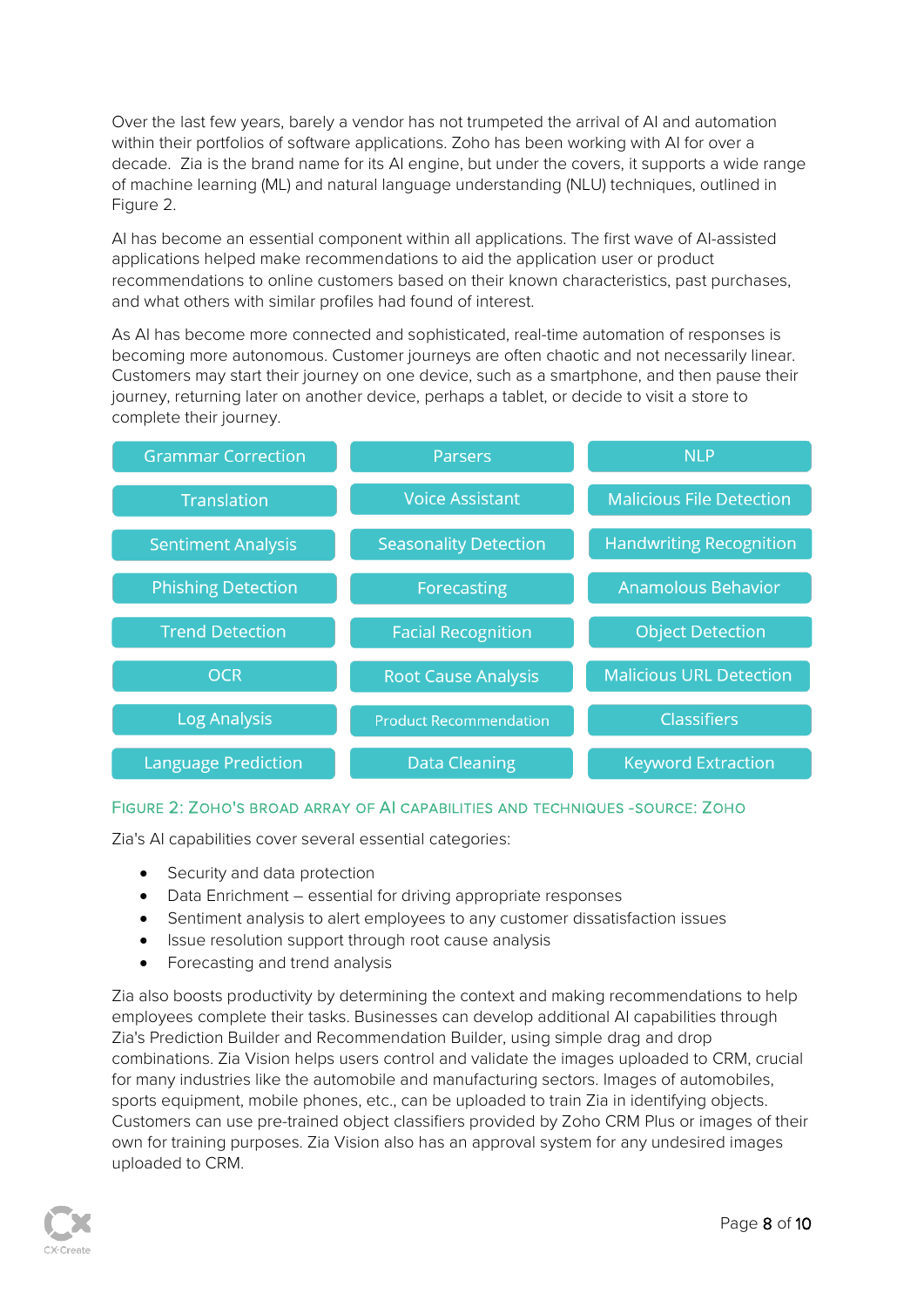#### <span id="page-9-0"></span>AI IS NOT JUST FOR THE LARGEST DATA-RICH ENTERPRISES

To provide a relevant response, AI typically requires vast amounts of data to determine the patterns and provide valuable outputs. Large enterprises have this in their data lakes or data warehouses and tens of thousands or even millions of daily customer interactions from commerce systems or elsewhere.

Zoho recognizes the data disadvantage of much smaller companies. It uses ML techniques like transfer learning and self-supervised learning to circumvent the small data problem, enabling these smaller businesses to gain some of the automation advantages that larger organizations expect.

Zoho has been a small business champion throughout its 25 years of existence. While its appeal to larger organizations has increased through its integrated and low-cost applications platforms, CX-Create sees no signs whatsoever that Zoho has, like some of its competitors, transferred its investments and development efforts to big businesses at the expense of small and medium-sized enterprises.

## <span id="page-9-1"></span>**Zoho exhibits three remarkable attributes that should resonate with any enterprise seeking growth**

#### <span id="page-9-2"></span>**Zoho is a values-driven company that inspires trust**

Zoho is a values-driven technology company – Zohonomics goes way beyond bland corporate social responsibility statements. Zoho invests in people at work and economically disadvantaged communities.

Zoho's ethical values are also reflected in its stance on customer data privacy. While most modern platforms meet regulatory requirements, behind-the-scenes user activity is often tracked in what is known as adjunct surveillance and shared with advertisers. Zoho's stance is that all customer data belongs to the customer, not Zoho. Zoho has expressed commitment in its forthright [Privacy Policy,](https://www.zoho.com/privacy.html) never to use customer data for advertising purposes.

#### Why is this important?

Because values go to the heart of trustworthiness, Zoho's commitment to its customers' ownership of their data is also vital for businesses building trusting relationships with their customers. While Zoho has turned its back on adjunct surveillance and advertising revenues in the short term, it has always looked to the long term and the value of enduring customer relationships.

ZOHO OWNS AND DEVELOPS THE ENTIRE TECHNOLOGY STACK Zoho is a technology company that owns and develops the entire technology stack.

#### Why does this matter?

It controls costs. This is reflected in lower subscription prices and ensures tight vertical integration of all components and technology layers. Its natural frugality acts to maintain lower costs which benefit its customers.

#### ZOHO PLATFORMS ARE HORIZONTALLY INTEGRATED Zoho has developed its platforms and applications on the same SaaS framework.

#### Why is this important?

This ensures that data and applications work together flawlessly and without any latency associated with loosely coupled applications. It also means that as new applications are